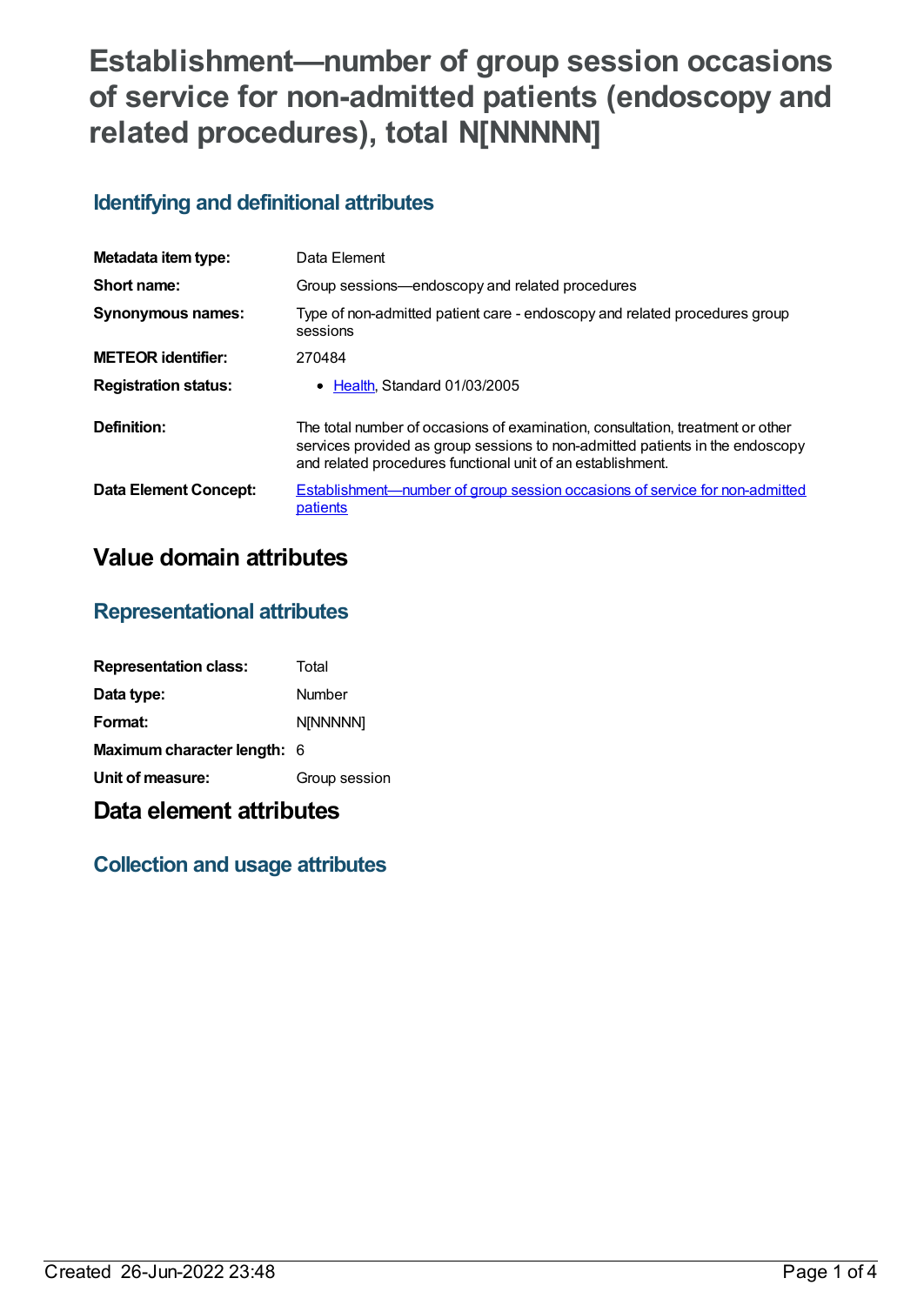| Guide for use:             | For all occasions of endoscopy and related procedures provided as group<br>sessions to non-admitted patients.                                                                                                                                                                                                                                                                                                                                                                                                                                                                                                                                                                                                               |
|----------------------------|-----------------------------------------------------------------------------------------------------------------------------------------------------------------------------------------------------------------------------------------------------------------------------------------------------------------------------------------------------------------------------------------------------------------------------------------------------------------------------------------------------------------------------------------------------------------------------------------------------------------------------------------------------------------------------------------------------------------------------|
|                            | Endoscopy and related procedures include:                                                                                                                                                                                                                                                                                                                                                                                                                                                                                                                                                                                                                                                                                   |
|                            | • cystoscopy<br>• gastroscopy<br>• oesophagoscopy<br>· duodenoscopy<br>• colonoscopy<br>• bronchoscopy<br>• laryngoscopy.                                                                                                                                                                                                                                                                                                                                                                                                                                                                                                                                                                                                   |
|                            | Each group is to be counted once, irrespective of size or the number of staff<br>providing services.                                                                                                                                                                                                                                                                                                                                                                                                                                                                                                                                                                                                                        |
|                            | A patient who first contacts the hospital and receives non-admitted care, for<br>example through emergency departments, and is subsequently admitted, should<br>have both components of care enumerated separately. Where possible, non-<br>admitted occasions of service that are provided to patients who are subsequently<br>admitted should be identified as a subset of the total occasions of service.                                                                                                                                                                                                                                                                                                                |
| <b>Collection methods:</b> | At present, occasions of service to groups are counted in an inconsistent manner.<br>The numbers of occasions of service should be collected for both individual and<br>group sessions for public psychiatric hospitals and alcohol and drug hospitals.                                                                                                                                                                                                                                                                                                                                                                                                                                                                     |
| <b>Comments:</b>           | This metadata item is derived from metadata items that are not currently specified<br>in METeOR, but which are recorded in various ways by hospitals/outpatient<br>departments. Examples include identifiers of individual consultations/visits, and<br>diagnostic tests.                                                                                                                                                                                                                                                                                                                                                                                                                                                   |
|                            | This metadata item identifies types of services provided to non-admitted patients in<br>different institutional ways in different systems. It is not a summary casemix<br>classification.                                                                                                                                                                                                                                                                                                                                                                                                                                                                                                                                   |
|                            | The list of Type of non-admitted patient care categories was to be developed using<br>typical functional units or cost centres within existing institutions. These would<br>include designated wards or departments and specialised clinics. Although the<br>current statistical/financial returns submitted to the various health authorities by their<br>hospitals do not provide a minimum subset, an effort has been made to define the<br>categories in respect to those areas commonly collected. Many functional units<br>provide services to both admitted patients and non-admitted patients, for example<br>pathology. Only occasions of service for non-admitted patients should be included<br>in this section. |

## **Source and reference attributes**

| <b>Submitting organisation:</b> | National minimum data set working parties |
|---------------------------------|-------------------------------------------|
|---------------------------------|-------------------------------------------|

#### **Relational attributes**

| <b>Related metadata</b><br>references:                      | Supersedes <b>B</b> Group sessions, version 1, Derived DE, NHDD, NHIMG,<br>Superseded 01/03/2005.pdf (14.1 KB) No registration status                    |
|-------------------------------------------------------------|----------------------------------------------------------------------------------------------------------------------------------------------------------|
|                                                             | Supersedes <b>E</b> Type of non-admitted patient care, version 1, Derived DE, NHDD,<br>NHIMG, Superseded 01/03/2005.pdf (26.0 KB) No registration status |
| <b>Implementation in Data Set</b><br><b>Specifications:</b> | Public hospital establishments NMDSHealth, Superseded 21/03/2006                                                                                         |
|                                                             | Implementation start date: 01/07/2005                                                                                                                    |
|                                                             | Implementation end date: 30/06/2006                                                                                                                      |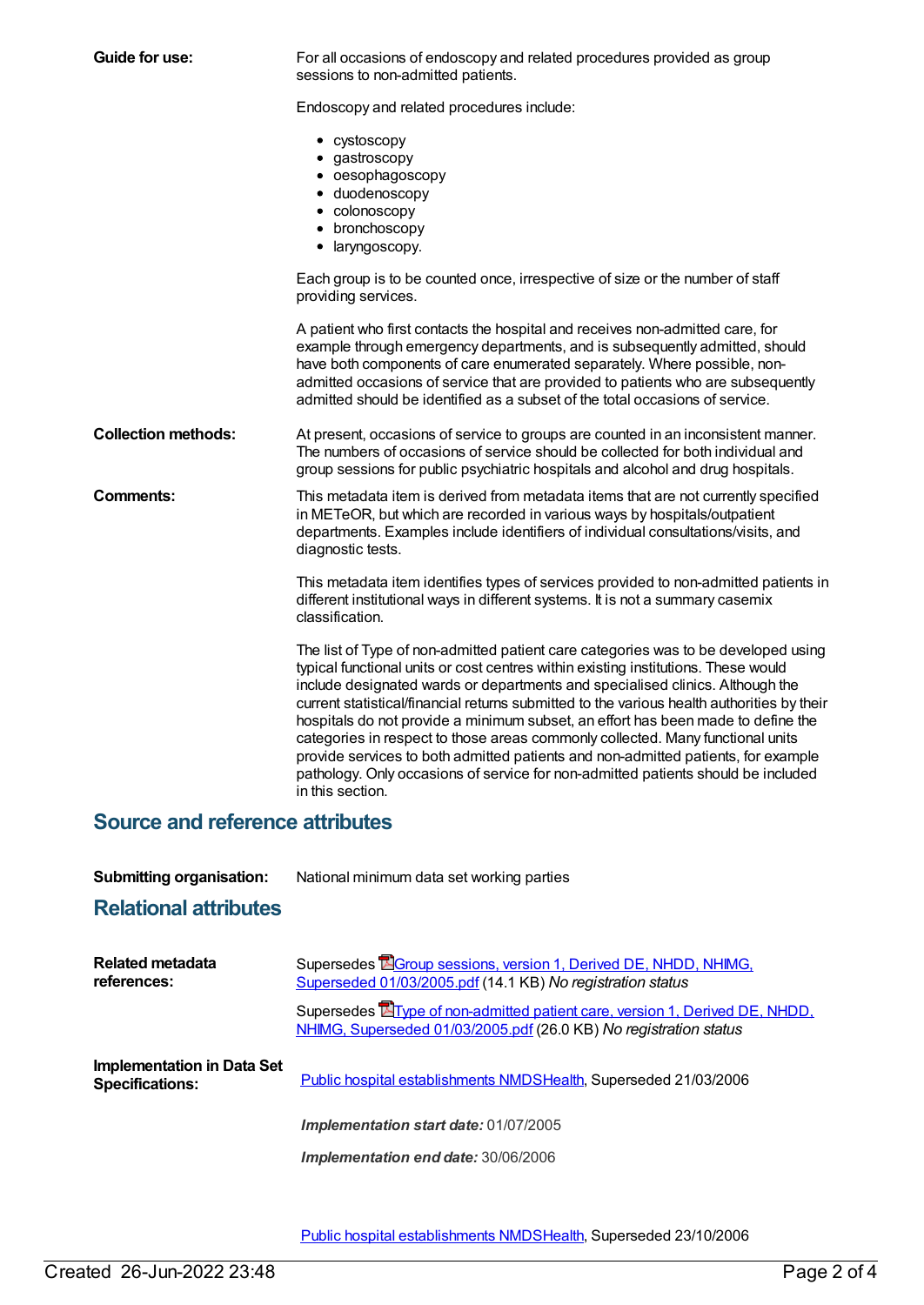*Implementation start date:* 01/07/2006 *Implementation end date:* 30/06/2007

Public hospital [establishments](https://meteor.aihw.gov.au/content/345139) NMDS 2007-08[Health](https://meteor.aihw.gov.au/RegistrationAuthority/12), Superseded 05/02/2008

*Implementation start date:* 01/07/2007 *Implementation end date:* 30/06/2008

Public hospital [establishments](https://meteor.aihw.gov.au/content/362302) NMDS 2008-09[Health](https://meteor.aihw.gov.au/RegistrationAuthority/12), Superseded 03/12/2008

*Implementation start date:* 01/07/2008 *Implementation end date:* 30/06/2009

Public hospital [establishments](https://meteor.aihw.gov.au/content/374924) NMDS 2009-10[Health](https://meteor.aihw.gov.au/RegistrationAuthority/12), Superseded 05/01/2010

*Implementation start date:* 01/07/2009

Public hospital [establishments](https://meteor.aihw.gov.au/content/386794) NMDS 2010-11[Health](https://meteor.aihw.gov.au/RegistrationAuthority/12), Superseded 18/01/2011

*Implementation start date:* 01/07/2010

*Implementation end date:* 30/06/2011

Public hospital [establishments](https://meteor.aihw.gov.au/content/426900) NMDS [2011-12Commonwealth](https://meteor.aihw.gov.au/RegistrationAuthority/10) Department of Health, Recorded 16/07/2015 [Health](https://meteor.aihw.gov.au/RegistrationAuthority/12), Superseded 07/12/2011

*Implementation start date:* 01/07/2011

*Implementation end date:* 30/06/2012

Public hospital [establishments](https://meteor.aihw.gov.au/content/470656) NMDS 2012-13[Health](https://meteor.aihw.gov.au/RegistrationAuthority/12), Superseded 07/02/2013

*Implementation start date:* 01/07/2012

*Implementation end date:* 30/06/2013

Public hospital [establishments](https://meteor.aihw.gov.au/content/504279) NMDS 2013-14[Health](https://meteor.aihw.gov.au/RegistrationAuthority/12), Superseded 11/04/2014

*Implementation start date:* 01/07/2013

*Implementation end date:* 30/06/2014